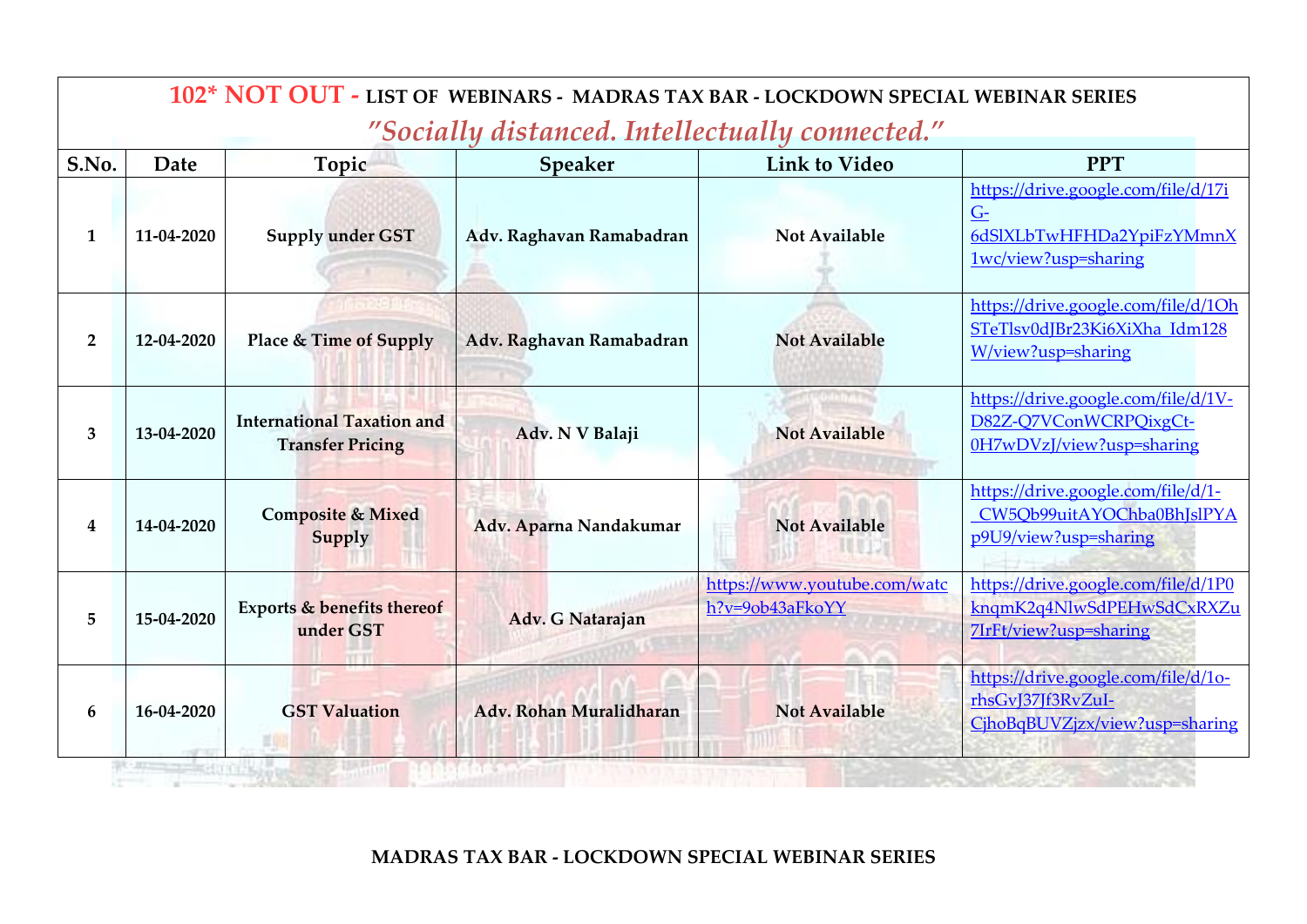| $\overline{7}$ | 16-04-2020 | Valuation/Consideration                                            | Adv. Aparna Nandakumar                                  | <b>Not Available</b>                            | https://drive.google.com/file/d/1-<br>kxDXO8kySgmdLjV7KkrwhzC8Ox<br>0_-re/view?usp=sharing |
|----------------|------------|--------------------------------------------------------------------|---------------------------------------------------------|-------------------------------------------------|--------------------------------------------------------------------------------------------|
| 8              | 17-04-2020 | <b>GST</b> as Consumption Tax -<br>a Constitutional<br>Perspective | V. Sridharan, Sr. Adv                                   | https://www.youtube.com/watc<br>h?v=ucy0eOLGo84 | https://drive.google.com/file/d/18O<br>dYUqVUhs2pcMbS pSWRbhE2iafi<br>sEI/view?usp=sharing |
| 9              | 17-04-2020 | "RDB and SARFAESI Act"                                             | E. Om prakash, Sr. Adv.                                 | https://youtu.be/fgs GC678vA                    | No PPT                                                                                     |
| 10             | 18-04-2020 | <b>Article 136</b>                                                 | V Mohana, Sr. Adv.<br><b>Supreme Court</b>              | <b>Not Available</b>                            | No PPT                                                                                     |
| 11             | 18-04-2020 | <b>Valuation Rules</b>                                             | Adv. Aparna Nandakumar<br>& Adv. Raghavan<br>Ramabadran | https://www.youtube.com/watc<br>h?v=ZZiYDITip M | https://drive.google.com/file/d/1Ee<br>YcnwUJJIts8LUMV3EkIC61GOFy<br>mZ5Z/view?usp=sharing |
| 12             | 19-04-2020 | <b>Concept of Anti-</b><br>Profiteering                            | Adv. Parthasarathy                                      | https://www.youtube.com/watc<br>h?v=bG_Dnq6TFaY | https://drive.google.com/file/d/1UI<br>F9e8qujmK0bUipG5qbSno849lYmb<br>Jp/view?usp=sharing |
| 13             | 20-04-2020 | Recent rulings of SC in tax<br>laws                                | N Venkataraman, Sr. Adv.                                | https://www.youtube.com/watc<br>h?v=EkroxBivTf8 | https://drive.google.com/file/d/1oce<br>AiJYbaAFJAzoekDiM00b WE-<br>f1Z5U/view?usp=sharing |
| 14             | 21-04-2020 | <b>Cross Charge under GST</b>                                      | Adv. G Natarajan                                        | https://www.youtube.com/watc<br>h?v=J_6PReyrqkE | https://drive.google.com/file/d/1IS<br>AEyaxhJGAmcAvf d6t9mtuOGfXS<br>2H /view?usp=sharing |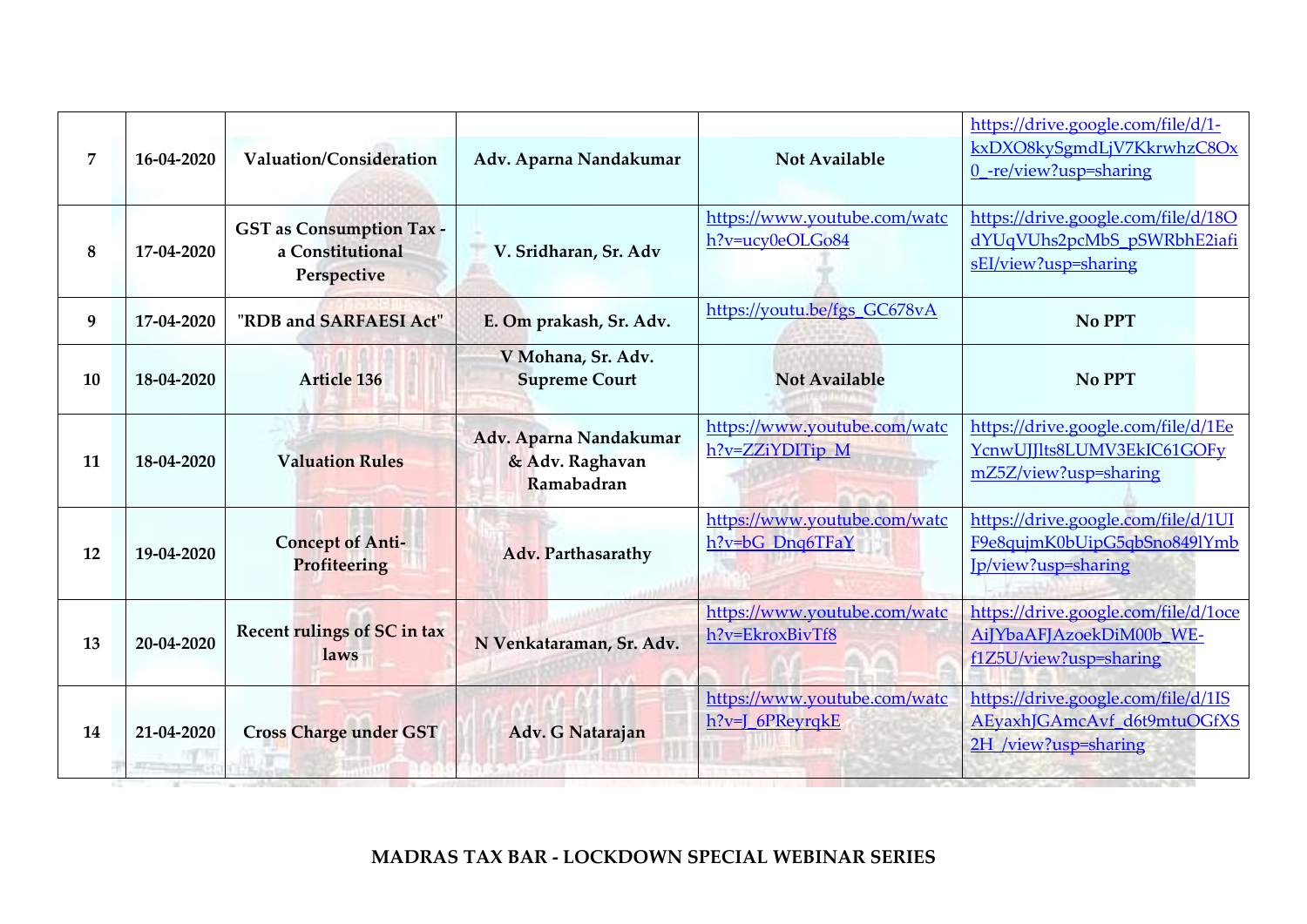| 15 | 21-04-2020 | Covid 19 - Force Majeure,<br>Frustration of contracts,<br>etc.                                                               | Adv. Rohan Shah                                                    | https://www.youtube.com/watc<br>h?v=y7FT9OQwKcc | https://drive.google.com/file/d/1IO<br>zVDFKNSSzT3Km51coh-<br>n9LGBNINuF7/view?usp=sharing     |
|----|------------|------------------------------------------------------------------------------------------------------------------------------|--------------------------------------------------------------------|-------------------------------------------------|------------------------------------------------------------------------------------------------|
| 16 | 22-04-2020 | <b>Income Tax Act Basics -</b><br><b>Juniors Group</b>                                                                       | Adv. Swaminathan                                                   | https://www.youtube.com/watc<br>h?v=V3hmc4Bf0pM | https://drive.google.com/file/d/1U6<br>xaI9TvxBzx jSXvL 5Hin8GnPp4-<br>Af/view?usp=sharing     |
| 17 | 22-04-2020 | <b>AAR</b> and Important AAR<br><b>Rulings</b>                                                                               | Adv. Joseph Prabhakar                                              | https://www.youtube.com/watc<br>h?v=IPlp5w8XMUU | https://drive.google.com/file/d/1jw<br>qYhvRLoEDxRWScZyIxbNJ9WH0<br>Mdak3/view?usp=sharing     |
| 18 | 23-04-2020 | <b>GATT Valuation code and</b><br><b>Valuation under Customs</b><br><b>Act - Unanswered</b><br>Questions                     | Adv. Lakshmi Kumaran                                               | https://www.youtube.com/watc<br>h?v=XBzxo7DHaNk | https://drive.google.com/file/d/1ws<br>sNXDJWR4yTZ0O6XP8slz55ONeg<br>OjZ8/view?usp=sharing     |
| 19 | 23-04-2020 | <b>Equal Representation for</b><br>Judicial members and<br><b>Tech. Members in GST</b><br><b>Tribunal - Panel discussion</b> | Adv. Jaikumar, T Ramesh,<br>Satishsundar and Hari<br>Radhakrishnan | https://www.youtube.com/watc<br>h?v=acWa0Gxm5p4 | No PPT                                                                                         |
| 20 | 24-04-2020 | <b>SARFEASI Act</b>                                                                                                          | E. Om prakash, Sr. Adv.                                            | https://youtu.be/uZAhVq2d1Ps                    | https://drive.google.com/file/d/1Qi<br>G0xfAoqbM9pciotZ1UxjIHgWhvpr<br>tp/view?usp=sharing     |
| 21 | 25-04-2020 | Levy of Service Tax & GST<br>on Royalty Payments &<br><b>Govt. Service</b>                                                   | Sujith Ghosh, Adv.                                                 | https://www.youtube.com/watc<br>h?v= CSKuGdzqyE | https://drive.google.com/file/d/1oU<br>A0GR-<br>I ZrPjUNUYyRfh5cT11uvIKDl/vie<br>w?usp=sharing |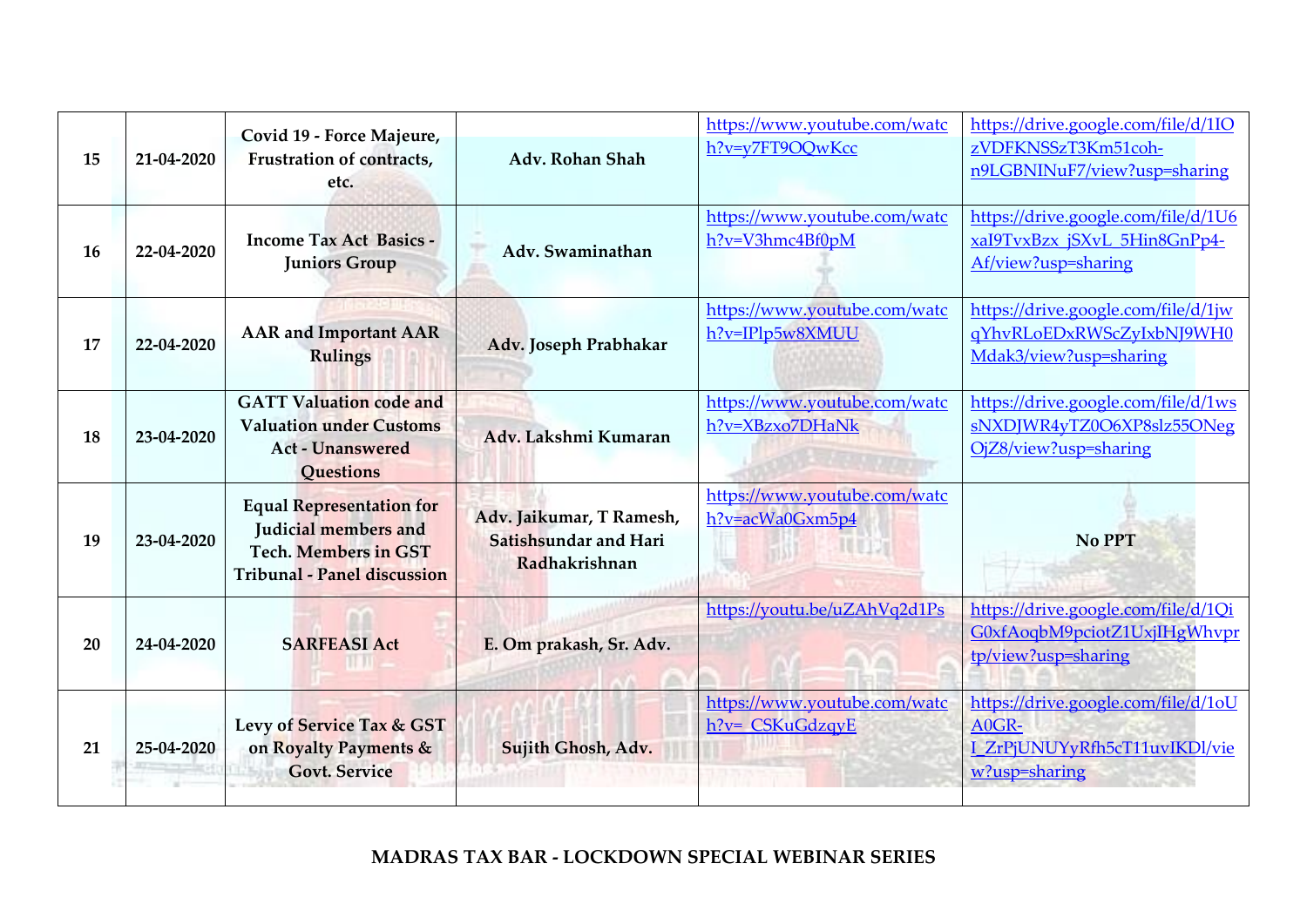| 22 | 26-04-2020 | <b>Women Power in the</b><br>Judiciary           | ASMJ, PTAJ, PSJ, Adv.<br>Aparna & Adv.Mythili                         | https://www.youtube.com/watc<br>h?v=2vZ8mztCHEE      | No PPT                                                                                            |
|----|------------|--------------------------------------------------|-----------------------------------------------------------------------|------------------------------------------------------|---------------------------------------------------------------------------------------------------|
| 23 | 26-04-2020 | Search & Assessment<br>under Income Tax          | Adv. M. Swaminathan,<br>Adv.T.R. Senthilkumar &<br>Adv. A.P. Srinivas | <b>Not Available</b>                                 | No PPT                                                                                            |
| 24 | 27-04-2020 | <b>COFEPOSA</b>                                  | <b>Justice GR Swaminathan</b>                                         | https://www.youtube.com/watc<br>h?v=hwoi8m6TsEw      | No PPT                                                                                            |
| 25 | 28-04-2020 | <b>Tax Laughs</b>                                | Adv. G Natarajan                                                      | https://www.youtube.com/watc<br>h?v=zfP3bqNQjJU      | No PPT                                                                                            |
| 26 | 29-04-2020 | <b>ITC</b> under GST                             | Adv. K. Vaitheeswaran                                                 | https://www.youtube.com/watc<br>h?v=xA0yfaUv-kM      | https://drive.google.com/file/d/1Rl<br>pq8dQBnTKSPc NrtNxQ7VpUl-<br>NeMv2/view?usp=sharing        |
| 27 | 30-04-2020 | Due Process of Law                               | Adv. Narmadha Sampath,<br><b>AAG</b>                                  | https://www.youtube.com/watc<br>h?v=TQRQ5t3-60U&t=5s | <b>No PPT</b>                                                                                     |
| 28 | 30-04-2020 | <b>PMLA</b>                                      | Adv. M S Krishnakumar                                                 | https://youtu.be/7rDH0sJCeTQ                         | https://drive.google.com/file/d/1jtq<br>UXza0jt-r-<br>d1IL770qROwRHvrPx07/view?usp<br>$=$ sharing |
| 29 | 01-05-2020 | Art of negotiation and new<br>skills for lawyers | Adv. Justice K. Kannan<br>(Retd)                                      | https://www.youtube.com/watc<br>h?v=mowCx8qYK6E      | <b>Not Available</b>                                                                              |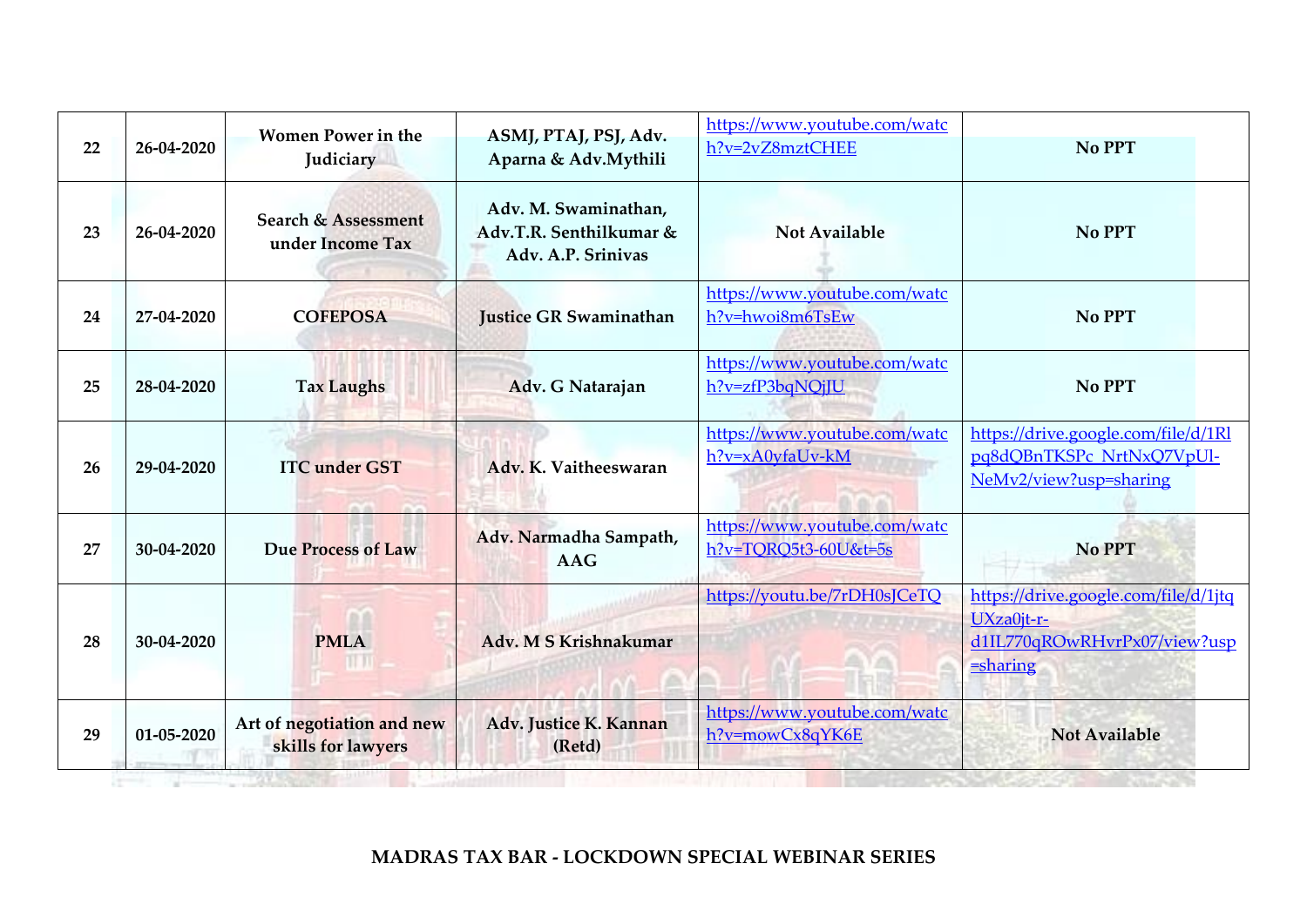| 30<br>31 | 02-05-2020<br>03-05-2020 | <b>Professional Ethics for</b><br><b>Legal Practitioners - Panel</b><br><b>Discussion</b><br><b>Pleadings in Civil</b> | Manishankar, N<br>Venkataraman, NL Rajah -<br><b>Senior Advocates.</b><br>Moderated by S Jaikumar<br>AR.L. Sundaresan, Sr.Adv | https://www.youtube.com/watc<br>$h$ ?v=T58O4iSngTc<br>https://www.youtube.com/watc<br>h?v=QKVccAtvQ I | No PPT<br>No PPT                                                                                    |
|----------|--------------------------|------------------------------------------------------------------------------------------------------------------------|-------------------------------------------------------------------------------------------------------------------------------|-------------------------------------------------------------------------------------------------------|-----------------------------------------------------------------------------------------------------|
| 32       | 03-05-2020               | Proceedings<br>My interactions with Late<br>Shri. C. Natarajan and<br>learnings therefrom                              | V. Sridharan, Sr. Adv                                                                                                         | https://www.youtube.com/watc<br>h?v=q9YT9FPEIjM                                                       | No PPT                                                                                              |
| 33       | 04-05-2020               | <b>Juniors Group - GST</b><br>assessment                                                                               | Adv. Aaditya Reddy                                                                                                            | https://youtu.be/Ihgz5Fn-MBk                                                                          | https://drive.google.com/file/d/1rh6<br>$hR-$<br>xpeimQBfJeTleOpROI8q7WlI73/vie<br>$w$ ?usp=sharing |
| 34       | 04-05-2020               | <b>Charitable Trust -</b><br><b>Exemptions under IT Act</b>                                                            | Pushya Sitharaman Sr. Adv,<br>Adv. Hema Muralikrishnan<br>& Adv. Vardhini Karthik                                             | https://youtu.be/v7mZCpN4cpo<br><b>TUDA</b>                                                           | https://drive.google.com/file/d/1-<br>yvS3YmjEfkQ7EKmrUGrmGJbDW<br>QU1 lq/view?usp=drivesdk         |
| 35       | 05-05-2020               | <b>Writ under Constitution of</b><br>India                                                                             | Adv. T. Ramesh                                                                                                                | https://youtu.be/1m-nqXgg_K0                                                                          | https://drive.google.com/file/d/1Ew<br>wyEaWAbjE7Qe5FlCDWG6bD3-<br>xXTdVx/view?usp=sharing          |
| 36       | 06-05-2020               | <b>Rectification V. Review V.</b><br><b>Revision</b>                                                                   | Adv. M. Swaminathan                                                                                                           | https://youtu.be/nGr8U9zZQQU                                                                          | https://drive.google.com/file/d/1zN<br>VcrhM6M1kDj022BeGGh9DBGu2I<br>2GPj/view?usp=sharing          |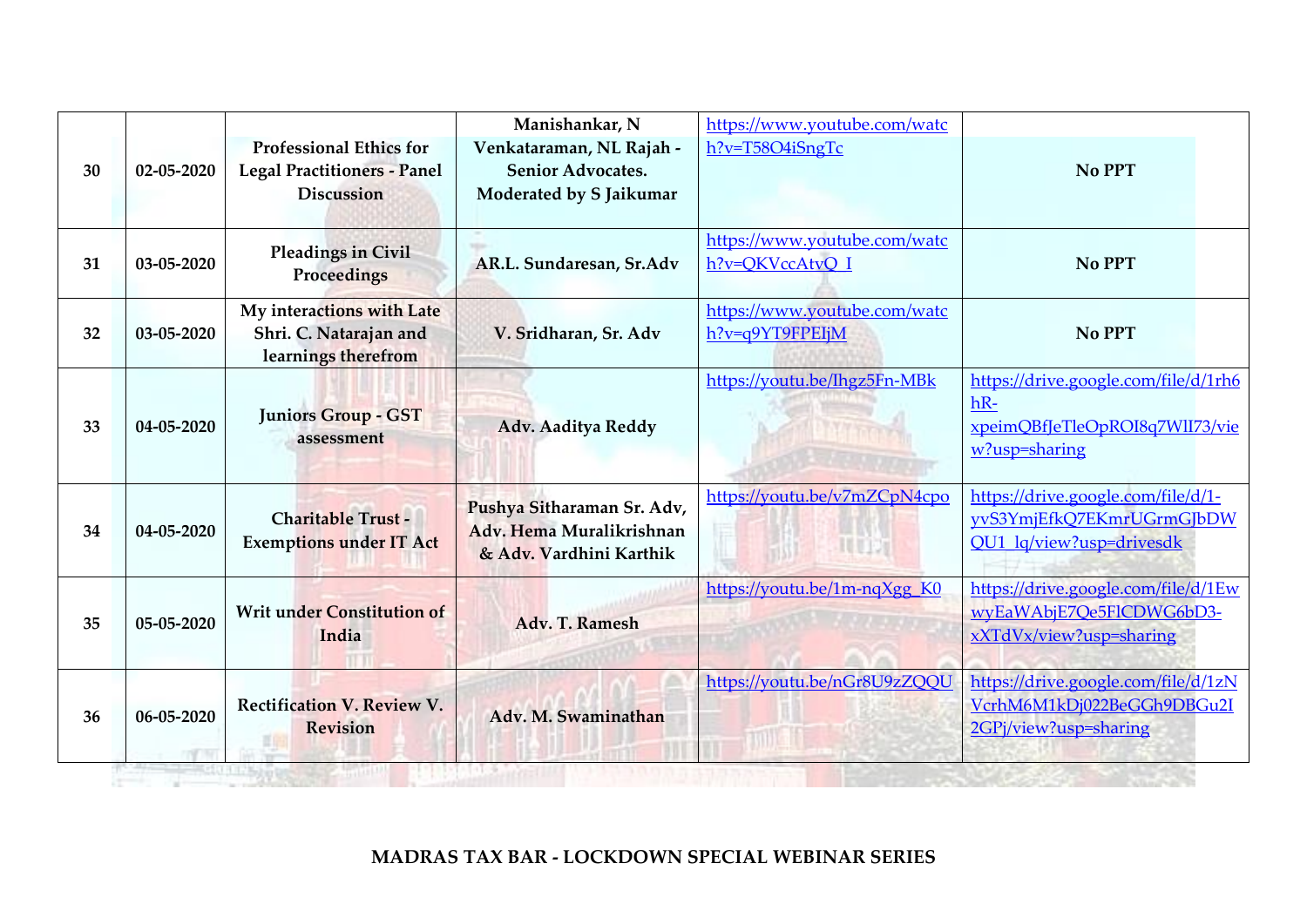| 37 | 06-05-2020 | <b>Major GST Writs before</b><br>various Courts          | Adv. Abishek A Rastogi                   | https://www.youtube.com/watc<br>h?v=myGFm7TImwc | No PPT                                                                                                                                                                                   |
|----|------------|----------------------------------------------------------|------------------------------------------|-------------------------------------------------|------------------------------------------------------------------------------------------------------------------------------------------------------------------------------------------|
| 38 | 07-05-2020 | <b>Critical Analysis of Sec</b><br>269SS of IT Act, 1961 | Adv. Hemalatha<br>Adv. T.R.Senthil Kumar | https://youtu.be/qF7oUZoeFQI                    | https://drive.google.com/file/d/10-<br>sGz9bBjKgckutRJbr9obg 6Y7UKau<br>/view?usp=drivesdk<br>https://drive.google.com/file/d/1M7<br>JGmv4ayPTBzGR4PpDtPNiIZziLN<br>sYF/view?usp=sharing |
| 39 | 08-05-2020 | "Tax - Legislative Powers<br>under the Constitution"     | Adv. Karthik Sundaram                    | https://youtu.be/kmOmFeo22H8                    | https://drive.google.com/file/d/1-<br>ueAW2RIcwlayi PeC9hANPGCI5z<br>7hnM/view?usp=drivesdk                                                                                              |
| 40 | 09-05-2020 | "Cyber Crimes & Financial<br>Frauds"                     | Adv. Nappinai                            | https://youtu.be/aDf5-hPFK1M                    | <b>Not Available</b>                                                                                                                                                                     |
| 41 | 10-05-2020 | <b>IBC</b> - Is it a Creditors'<br>paradise              | E. Om Prakash, Sr. Adv.                  | https://youtu.be/xfXdGyM7Tto                    | https://drive.google.com/file/d/10H<br>8ZZ2-<br>hdONKXdGq4U9UFAkeGVAvFc3<br>V/view?usp=sharing                                                                                           |
| 42 | 11-05-2020 | "Transitional Credit under<br>GST"                       | Adv. G Natarajan                         | https://youtu.be/eXtBlHWJDNk                    | https://drive.google.com/file/d/12K<br>vU66dTh0uXR6OFKTMB9C38Ika<br>vmu/view?usp=sharing                                                                                                 |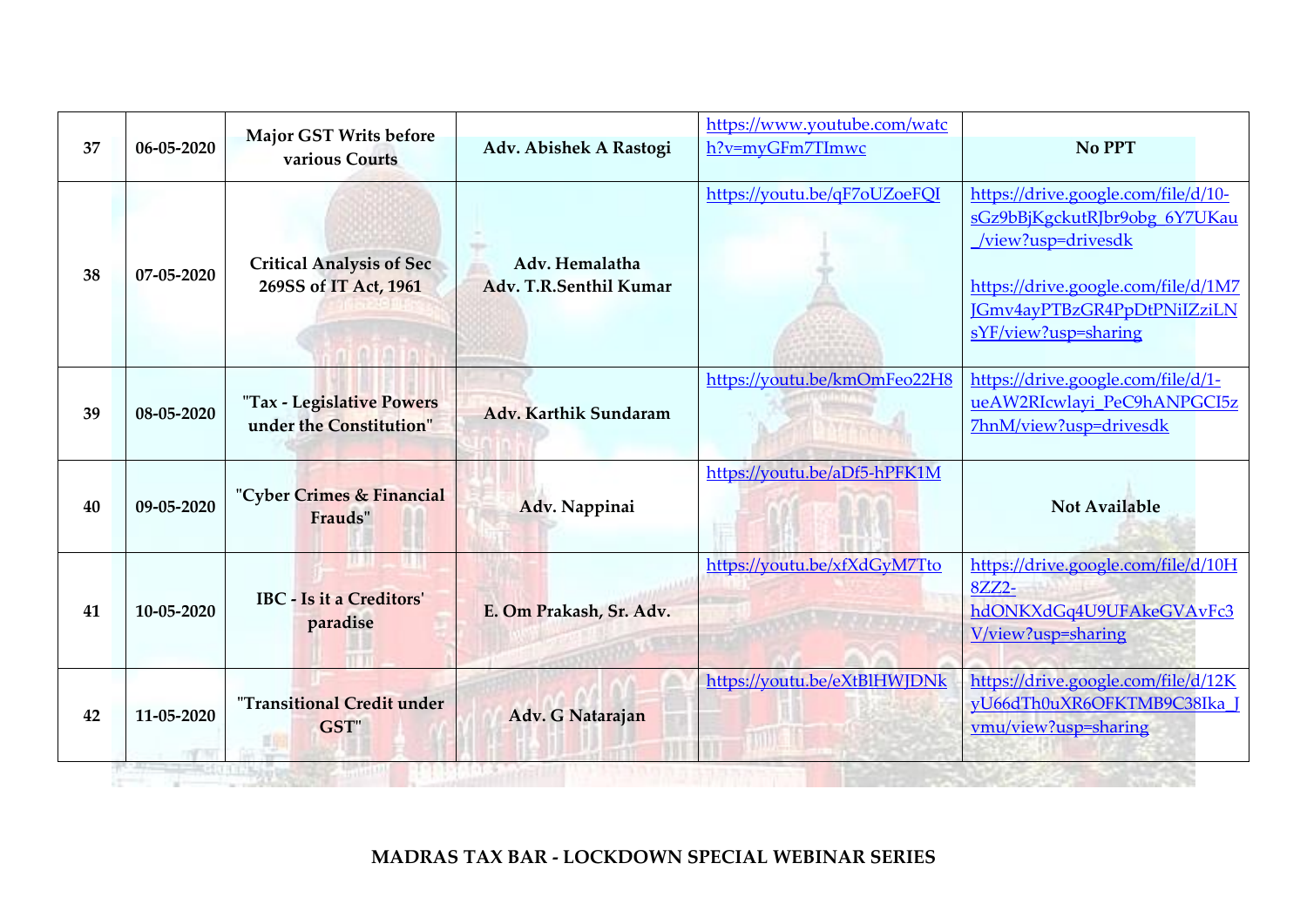| 43 | 11-05-2020 | <b>Behind the Lens -</b><br>Photography                                           | Adv. Ramana Kumar                                                            | <b>Not Available</b>                           | No PPT                                                                                     |
|----|------------|-----------------------------------------------------------------------------------|------------------------------------------------------------------------------|------------------------------------------------|--------------------------------------------------------------------------------------------|
| 44 | 12-05-2020 | <b>Works Contract &amp; its</b><br>tumultuous Journey                             | Adv. Raghavan Ramabadran                                                     | https://youtu.be/hwJmliWnJ2U                   | https://drive.google.com/file/d/1W<br>bToL4OqZwJpCAuZ9OCK7qrGPc<br>4J4zdp/view?usp=sharing |
| 45 | 13-05-2020 | <b>Interpretation of Taxing</b><br><b>Statutes</b>                                | Adv. VS. Jayakumar<br>Adv. Aparna Nandakumar                                 | https://youtu.be/g8cxbLuMTYA                   | https://drive.google.com/file/d/19x<br>xPJb9E7GhbFc9lH-<br>DztthTgjuSYj3C/view?usp=sharing |
| 46 | 14-05-2020 | Way to God & Way to<br>Profession                                                 | N Venkataraman, Sr. Adv.                                                     | https://youtu.be/JkwUVKhw0Ek                   | No PPT                                                                                     |
| 47 | 15-05-2020 | 'Select Definitions under<br>GST'                                                 | Mr. Muthu Venkatraman,<br>Mr. Adithya Reddy and Ms.<br>Jayalakshmi Advocates | https://youtu.be/XdL6i5Hf L4<br><b>IL DOM:</b> | https://drive.google.com/file/d/1wI<br>BTnc81iTDPNfhJZyBNcUHoLcYBu<br>uRX/view?usp=sharing |
| 48 | 16-05-2020 | Shareholders rights under<br>the Companies Act, Merger<br>and Amalgamation.       | Shri R. Murari, Sr Adv.                                                      | https://youtu.be/QjvlydWYMLE                   | https://drive.google.com/file/d/1Q<br>mKeCEBB0wnQ5ZR87Yeo8uEZDo<br>kUQBJ6/view?usp=sharing |
| 49 | 17-05-2020 | <b>India's Export Promotion</b><br><b>Schemes: Is It Time to Bid</b><br>Farewell? | R. Parthasarathy, Advocate                                                   | https://youtu.be/ZDQKSfePZaM                   | https://drive.google.com/file/d/1LA<br>GMCCOK i4NJ5Hqt1oVdjcBcGFv<br>BiHG/view?usp=sharing |

**THE REPORT FOR A** 

表现三个

 $-1 - 1 - 1 - 1 = 0$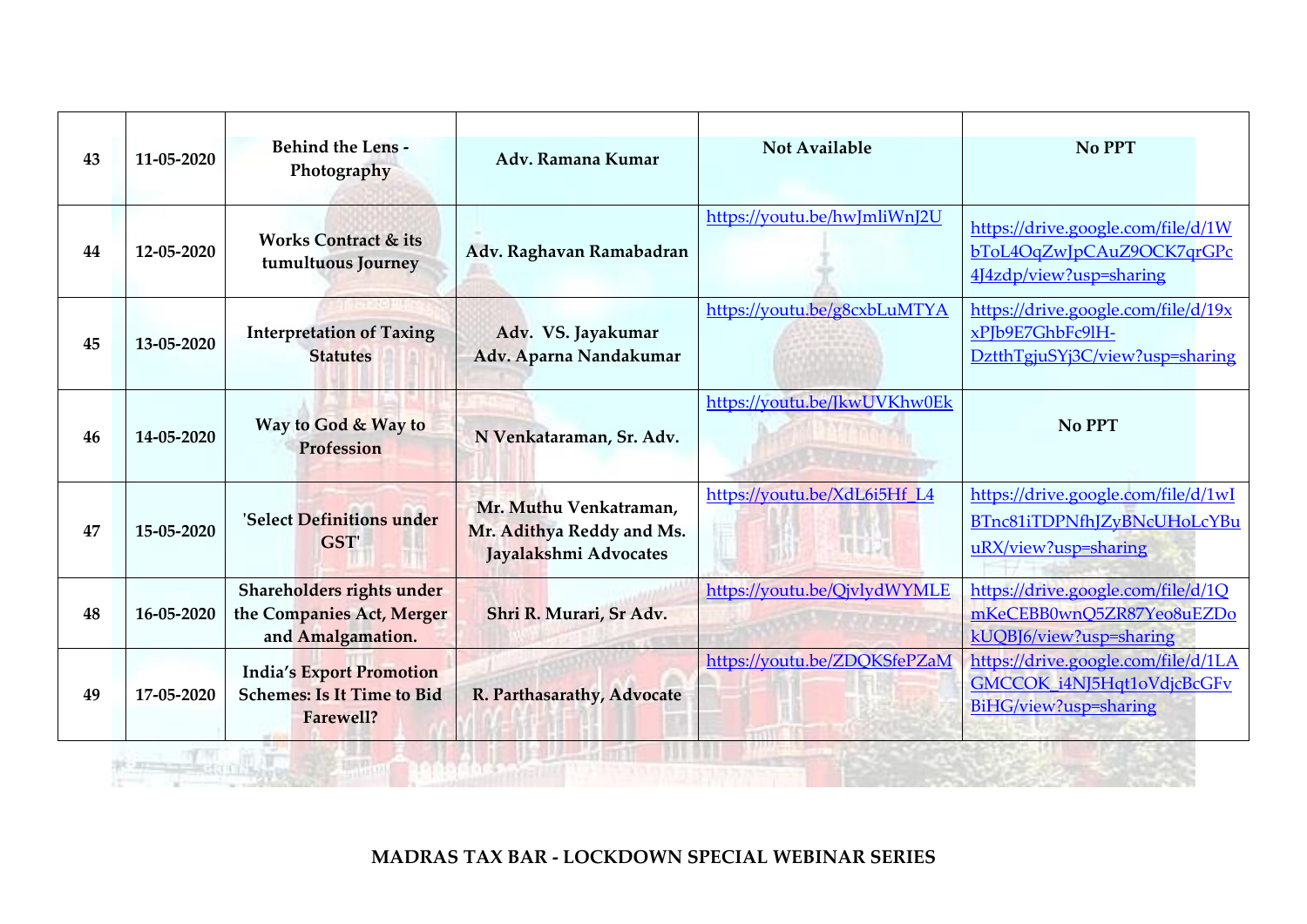| 50 | 17-05-2020 | "A Tribute to the Immortal<br>Legends"                               | Panel of 10 Speakers,<br>Moderated by S. Jaikumar,<br>Advocate.                | https://youtu.be/49ZEMJfgMF4            | https://drive.google.com/file/d/1Us<br>ZWW1PCXLQoVcmd3qhYnQCC5<br>HDvWlg-/view?usp=sharing     |
|----|------------|----------------------------------------------------------------------|--------------------------------------------------------------------------------|-----------------------------------------|------------------------------------------------------------------------------------------------|
| 51 | 18-05-2020 | "Alternate Dispute<br>Resolution under IT"                           | SP Chidambaram, Advocate                                                       | https://youtu.be/guOVR-VW7JE            | https://drive.google.com/file/d/1K<br>NgWP4vON7OU3Fmc-<br>vqvpBcmrkmwDQkh/view?usp=sh<br>aring |
| 52 | 19-05-2020 | <b>Works Contracts - Part II</b>                                     | Raghavan Ramabadran,<br>Advocate                                               | https://youtu.be/8PeCQ4lthI8            | https://drive.google.com/file/d/1uA<br>M6i7TOEArCJK-<br>lGr17mEdHqFjv5nk6/view?usp=sh<br>aring |
| 53 | 20-05-2020 | <b>Floor Test and the Court -</b><br>Issues &<br><b>Perspectives</b> | Guru Krishnakumar, Sr.<br><b>Advocate</b>                                      | https://youtu.be/d9N9Xt4nd-0            | No PPT                                                                                         |
| 54 | 21-05-2020 | "Customs Vs DGFT - The<br>eternal battle"                            | Mythili, Satish Sundar and<br>Hari Radhakrishnan,<br><b>Advocates</b>          | https://youtu.be/ga-Piht3byw            | https://drive.google.com/file/d/1-<br>vdzeEneNc6jq-<br>BLvSQErrlIseoxLTsX/view?usp=sh<br>aring |
| 55 | 22-05-2020 | "Right to life, Personal<br>liberty and Privacy under<br>Art. 21"    | Narmadha Sampath, AAG                                                          | https://youtu.be/Bj62W4NxMM<br>$\Omega$ | <b>No PPT</b>                                                                                  |
| 56 | 22-05-2020 | <b>Certain Important</b><br>decisions and Sec.<br>16 (2) of CGST Act | Joseph Prabhakar, Aditya<br><b>Reddy and Nitin Chopra,</b><br><b>Advocates</b> | https://youtu.be/IopxFReSwVQ            | https://drive.google.com/file/d/11O<br>JZX3t2dtTiC3j7rU9V5ogaVE6Kn66<br>w/view?usp=sharing     |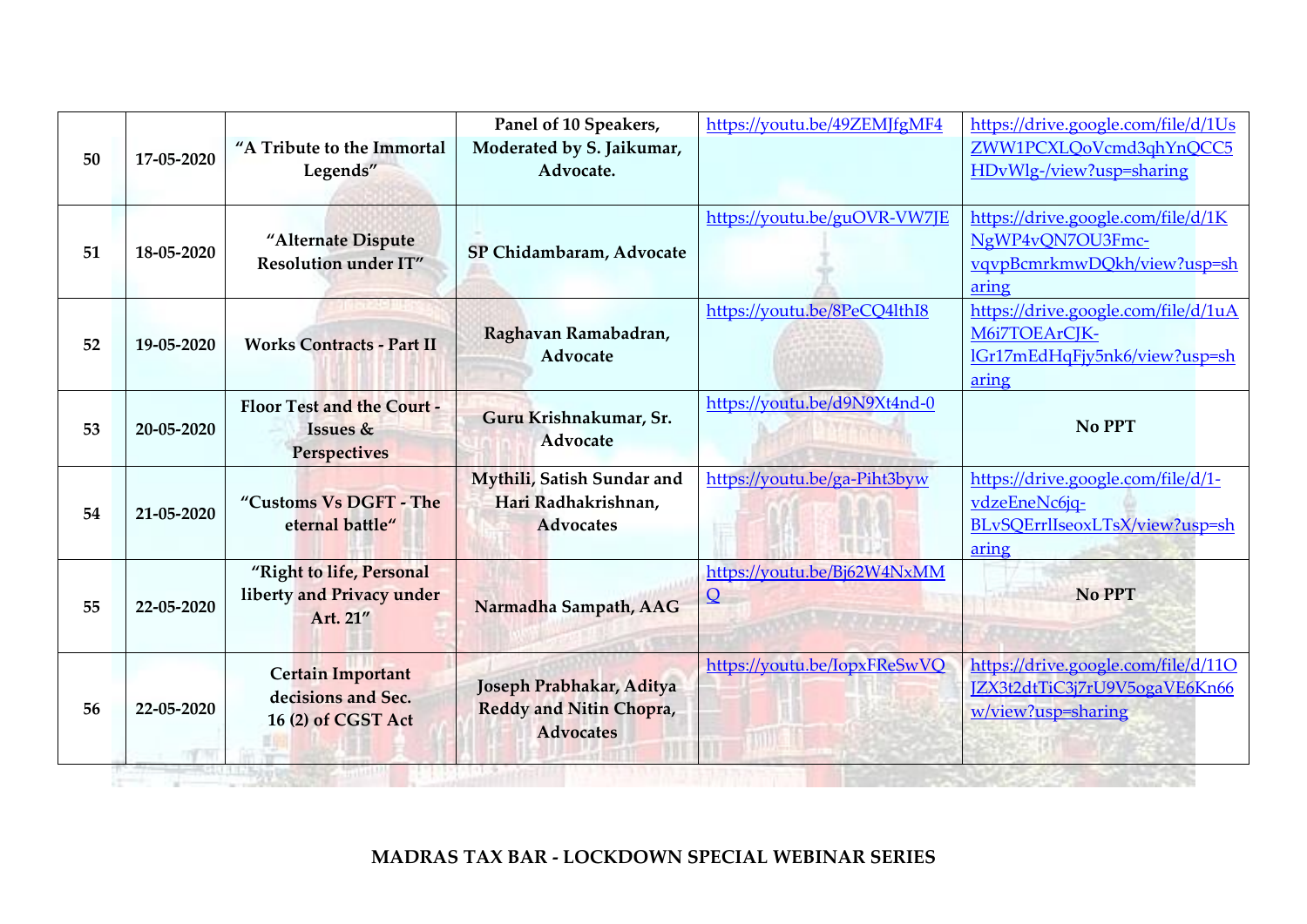| 57 | 23-05-2020 | <b>E-Filing Procedures in</b><br>Madras HC                        | S R Sundar, AP Srinivas,<br>Hemalatha, Hema<br>Muralikrishnan & S<br>Rajasekar, Advocates                                                        | <b>Not Available</b>         | No PPT                                                                                     |
|----|------------|-------------------------------------------------------------------|--------------------------------------------------------------------------------------------------------------------------------------------------|------------------------------|--------------------------------------------------------------------------------------------|
| 58 | 23-05-2020 | "Tribunalisation - A<br>product of backlog<br>and delay"          | Hon'ble Justice Sh. Rajiv<br><b>Shakdher and Hon'ble</b><br>Justice Shri. M. Sundar.<br>Moderated by Ms. Aparna<br>Nandakumar and<br>G.Natarajan | https://youtu.be/VkiUkTz3IOY | No PPT                                                                                     |
| 59 | 24-05-2020 | <b>Nutrition Facts</b>                                            | R P Elakkana                                                                                                                                     | https://youtu.be/Ix9tKy-02wo | No PPT                                                                                     |
| 60 | 24-04-2020 | <b>Tribute to Immortal</b><br>legends - Part II                   | Compered by V Jayakumar,<br>Advocate, along with a<br><b>Panel of Advocates</b>                                                                  | https://youtu.be/Xr9luibTp2w | No PPT                                                                                     |
| 61 | 25-05-2020 | ADR, Arbitration,<br><b>Conciliation</b> , Adalats,<br>etc        | R.Venkataraman, Sr. Adv                                                                                                                          | https://youtu.be/Xr9luibTp2w | No PPT                                                                                     |
| 62 | 26-05-2020 | <b>Effective control of</b><br>delegated legislations in<br>India | Hon'ble Justice Sh. A K<br>Jayasankaran Nambiar,<br>Kerala HC                                                                                    | https://youtu.be/ 7NBxQ9XERQ | No PPT                                                                                     |
| 63 | 27-05-2020 | <b>Cross Examination under</b><br><b>Customs</b>                  | Satish Sundar, S.R. Sundar<br>and AP Srinivas, Advocates                                                                                         | https://youtu.be/Xo-C0v9kcAg | https://drive.google.com/file/d/1Ijd<br>g2hd7NeyczTmHuIh3BB9Dth9kqI<br>ZU/view?usp=sharing |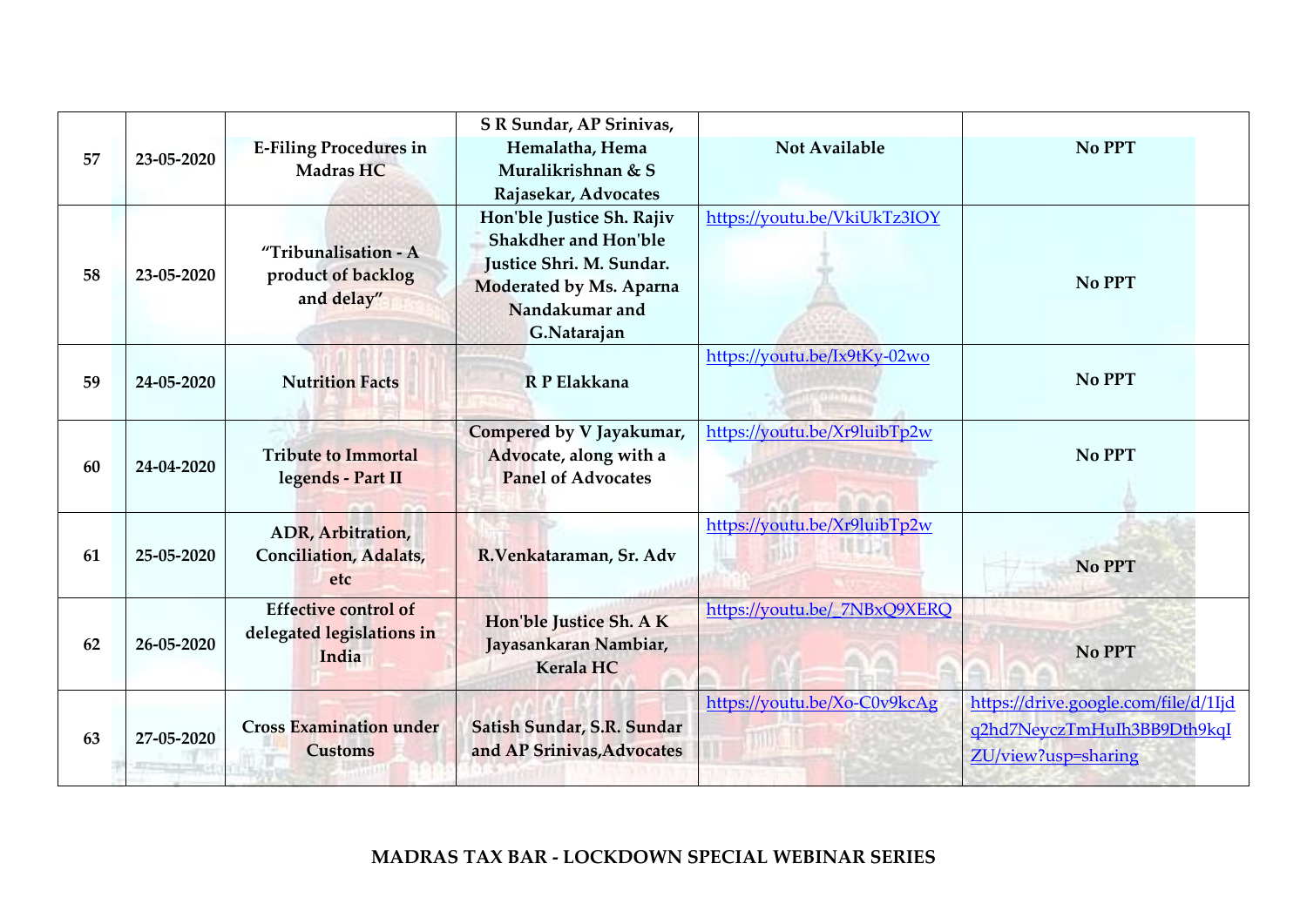|    |            |                                                                             | Raghavan Ramabadran,                              | https://youtu.be/MUHv-JvQoS4                  | https://drive.google.com/file/d/1EQ                                                                   |
|----|------------|-----------------------------------------------------------------------------|---------------------------------------------------|-----------------------------------------------|-------------------------------------------------------------------------------------------------------|
| 64 | 28-05-2020 | <b>Works Contract - Part 3</b>                                              | Advocate                                          |                                               | DuAMUnBoo5cnPkaIal v0sFa6184<br>DN/view?usp=sharing                                                   |
| 65 | 29-05-2020 | <b>Amendment in Sec. 19(1)</b><br>of TN VAT Act                             | N Prasad, Advocate                                | https://youtu.be/ZcVfsiDZ eE                  | No PPT                                                                                                |
| 66 | 30-05-2020 | <b>Black Money - Story</b>                                                  | N. Venkataraman, Sr.Adv                           | https://youtu.be/n4iTH9C9rSY                  | No PPT                                                                                                |
| 67 | 31-05-2020 | Coffee with JP - Sec. 16 (2)<br>of GST Act                                  | Joseph Prabhakar, Advocate                        | <b>Not Available</b>                          | No PPT                                                                                                |
| 68 | 01-06-2020 | Successes and setbacks in<br>40 years of professional<br>life               | <b>Arvind P Datar, Sr. Adv</b>                    | https://youtu.be/l1eokAZMEN8                  | https://drive.google.com/file/d/1rIG<br>3FJSYSD6BM OwTmv0OtOFeP13<br>NVkt/view?usp=sharing            |
| 69 | 07-06-2020 | <b>Assessments under tax</b><br>laws                                        | <b>All Women Panel</b>                            | https://youtu.be/VVpAOTu7oL8                  | https://drive.google.com/file/d/1xa<br>SQ0VcJE9IRW633ueGlGaEewbGTt<br>y-S/view?usp=sharing            |
| 70 | 08-06-2020 | A Peep into GST returns                                                     | <b>Joseph Prabhakar and Nitin</b><br>Chopra, Advs | https://youtu.be/oUYYXNJLHQ<br>$\overline{4}$ | https://drive.google.com/file/d/1WJ<br><b>IDCP7Ona-</b><br>neOkJiNSWG cHM48s80Ce/view?<br>usp=sharing |
| 71 | 09-06-2020 | <b>Basic Structure under</b><br><b>Constitution</b>                         | Karthik Sundaram,<br>Advocate                     | https://youtu.be/8xD1lmB PI8                  | https://drive.google.com/file/d/1ys<br>oaSqJNjCy0fDG1JJSWZdtWRYNsb<br>uwu/view?usp=sharing            |
| 72 | 10-06-2020 | Environmental<br>Regulations in post - covid<br>and ease of business times' | T. Mohan, Advocate                                | https://youtu.be/5XFRfgOWfqo                  | <b>No PPT</b>                                                                                         |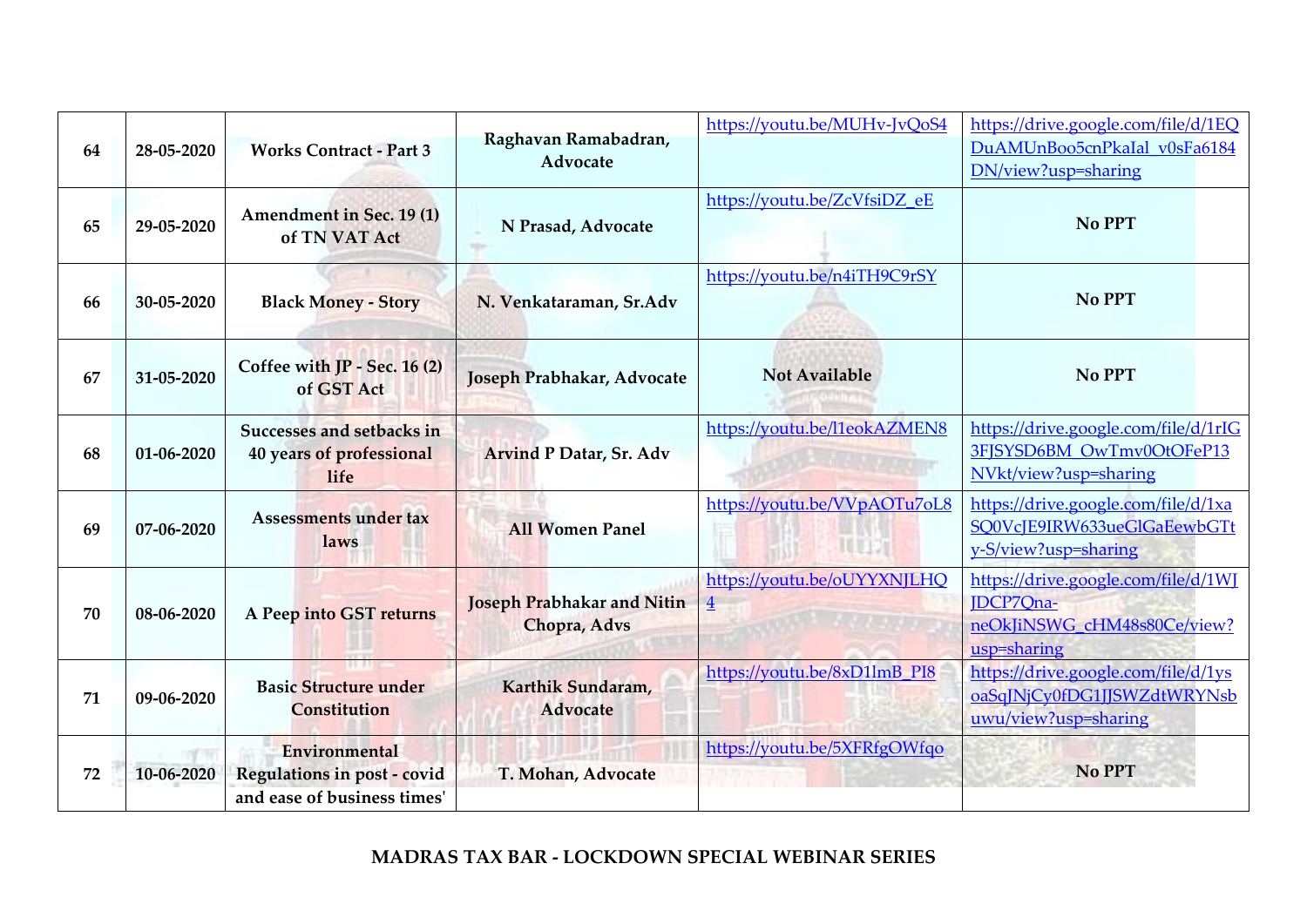| 73 | 11-06-2020 | Demand, Recovery and<br><b>Appeals under GST</b>                 | Prithvi Chopda, Cynthuja<br>and Sai Prashanth,<br><b>Advocates</b> | https://youtu.be/nUIBO7SfOBU                       | https://drive.google.com/file/d/1sQ<br>OTHnUuATdJsRXRn7-<br>8TDei1gYvCO /view?usp=sharin<br>$\mathbf{g}$ |
|----|------------|------------------------------------------------------------------|--------------------------------------------------------------------|----------------------------------------------------|----------------------------------------------------------------------------------------------------------|
| 74 | 12-06-2020 | Life after Corona                                                | Dr. G. Sivaraman                                                   | https://youtu.be/Cu6PozahYcY                       | No PPT                                                                                                   |
| 75 | 13-06-2020 | <b>Powers of SFIO - Issues</b><br>and Challenges                 | M.R. Venkatesh, Adv                                                | https://youtu.be/Q92SHOl6xSY                       | https://drive.google.com/file/u/4/d/<br>$1a1zN-$<br>uTDYpKyM19p7PWSvshtE9lhg6b4<br>/view?usp=sharing     |
| 76 | 14-06-2020 | "Grahapravesam - A Good<br><b>Simple Tax Drama"</b>              | G. Natarajan, Adv & Team                                           | https://www.youtube.com/watc<br>h?v=dQrYUyzRSxs    | No PPT                                                                                                   |
| 77 | 15-06-2020 | "Classification of<br>commodities - From HSN<br>to GST" - Part-I | R. Parthasarathy, Advocate                                         | https://www.youtube.com/watc<br>h?v=uNzsulCz1Mk    | https://drive.google.com/file/d/1ZP<br>kMXn2Uua85cITNXydPR0Dz8M0j<br>zc1-/view?usp=sharing               |
| 78 | 16-06-2020 | Capital & Revenue - Exps.<br>& Revenue                           | M. Swaminathan, Adv                                                | https://www.youtube.com/watc<br>h?v=3rOPHUEA2Bo    | https://drive.google.com/file/d/1AC<br>XgxMmbHyDcuqKK-<br>2SXJFFTylOGCX1Y/view?usp=shar<br>ing           |
| 79 | 17-06-2020 | <b>A Talk on Equalisation</b><br>levy - Part-1                   | V S Jayakumar & R.<br>Raghavan                                     | https://www.youtube.com/watc<br>h?v=W99mFqW08uM    | https://drive.google.com/file/d/1M<br>AV0VA2hwOychWaELPvzzRgjtBn<br>9UgVM/view?usp=sharing               |
| 80 | 18-06-2020 | <b>Real Estate Sector - RERA</b><br>& IBC                        | K.Vaitheeswaran, Advocate                                          | https://www.youtube.com/watc<br>$h$ ?v=wo85G6KShy4 | https://drive.google.com/file/d/1v4<br>80KyQ5dNvsXeiqUAx5M3Cdw ps<br>VRgo/view?usp=sharing               |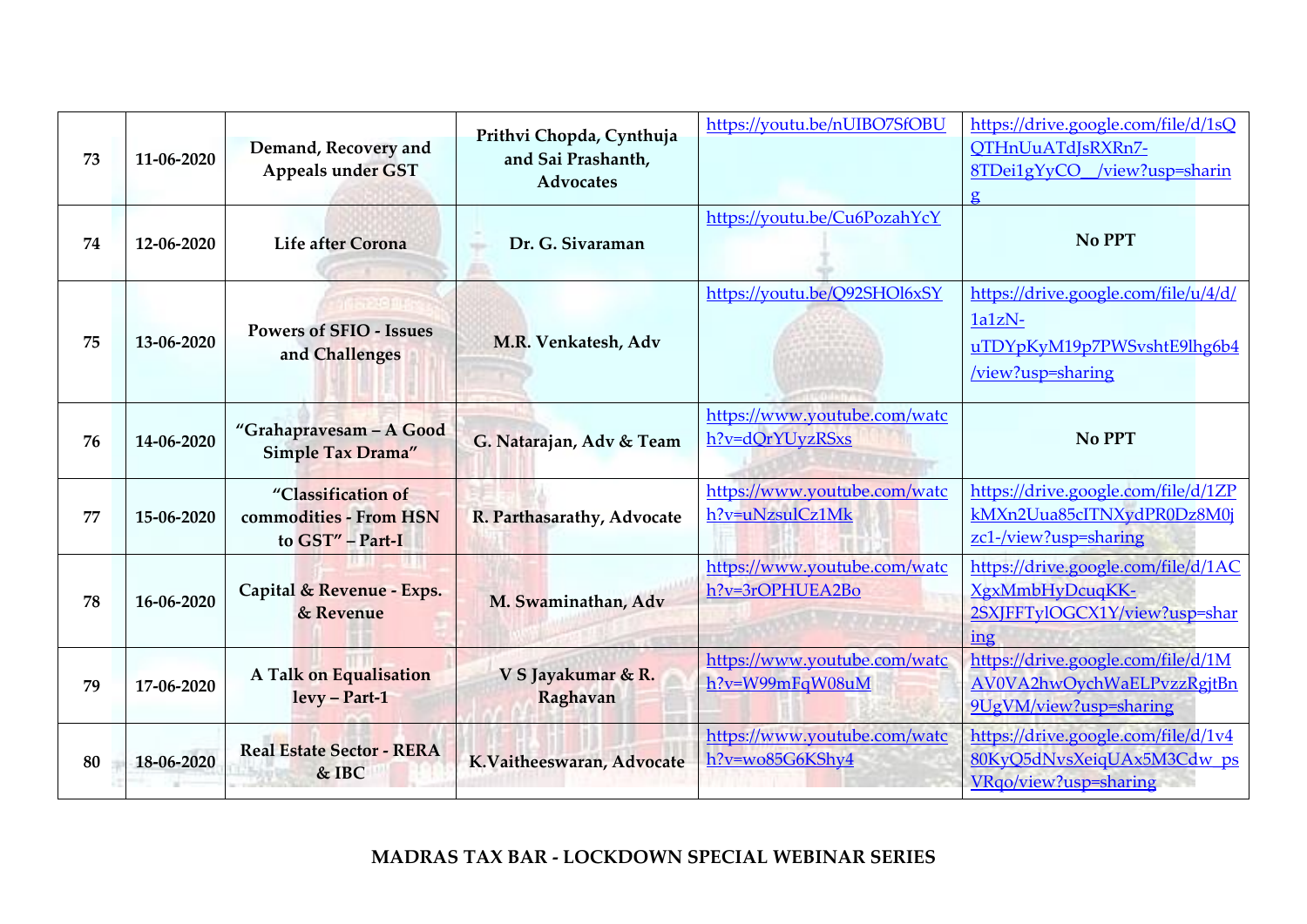| 81 | 19-06-2020 | Legal Issues under GST<br>that may affect liquidity,<br>post-COVID                     | Mr. Sudipta Bhattacharjee,<br>Adv                                  | https://www.youtube.com/watc<br>h?v=qPYCcf-RpS4&t=280s | https://drive.google.com/file/d/1p1<br>HX23oxc6lGS-AVdV-<br>gjxInp3Of0mTH/view?usp=sharing     |
|----|------------|----------------------------------------------------------------------------------------|--------------------------------------------------------------------|--------------------------------------------------------|------------------------------------------------------------------------------------------------|
| 82 | 20-06-2020 | Covid-19, Preventions and<br>Safeguards.                                               | S.Krishnanand, Adv                                                 | <b>Not Available</b>                                   | No PPT                                                                                         |
| 83 | 21-06-2020 | Stressful 2020- How to take<br>care of yourself Personally<br>and Professionally       | Manisha Chopda Bhansali,<br><b>M.Sc. Counselling</b><br>Psychology | https://www.youtube.com/watc<br>h?v=rlPNtu3POIA        | https://drive.google.com/file/d/1ZP<br>FNiVdooldpB8DqZkqs4KbgtnvyS-<br>NS/view?usp=sharing     |
| 84 | 22-06-2020 | <b>Classification</b> of<br>commodities - From HSN<br>to GST - Part-2                  | R. Parthasarathy, Advocate                                         | https://www.youtube.com/watc<br>h?v=rlPNtu3POlA        | https://drive.google.com/file/d/1Q5<br>heP2U9WqiP37mNA8ItNg9F6mx2r<br>2aj/view?usp=sharing     |
| 85 | 23-06-2020 | <b>Exemptions under GST &amp;</b><br><b>ITC</b> claim                                  | T V Lakshmanan, Adv                                                | https://www.youtube.com/watc<br>h?v=VOfG2cuT9uO        | https://drive.google.com/file/d/1U8<br>emU-<br>1S0LQfk1rGATqtvM2kSoiaidj /vie<br>w?usp=sharing |
| 86 | 24-06-2020 | <b>Issue of time limit for GST</b><br><b>Tansitional Credit - Ebbs</b><br>and Flows    | Charulatha Balaji, Adv                                             | https://www.youtube.com/watc<br>h?v=Qu0gR9UW54Q        | https://drive.google.com/file/d/1t<br>NpzZwJmjbVliuWJPRdkeg6Iu1ma<br>gxw/view?usp=sharing      |
| 87 | 25-06-2020 | 'The Genesis - Equity,<br>Double Jeopardy, Judicial<br><b>Review and Sub-Silentio'</b> | NL Rajha, Manishankar,<br>Narmadha Sampath, Aparna                 | <b>Not Available</b>                                   | No PPT                                                                                         |
| 88 | 26-06-2020 | <b>Application of Evidence</b><br>Act in Quasi-judicial<br>proceedings                 | A. Thiagarajan, Sr. Adv                                            | https://www.youtube.com/watc<br>h?v=ya2-cDN7efk        | No PPT                                                                                         |
| 89 | 27-06-2020 | <b>Constitutional morality</b>                                                         | <b>Ahikshek Sethia and</b><br>Chandrasekara Bharathi,<br>Adv       | https://www.youtube.com/watc<br>h?v=TV ofGsfoC8        | <b>No PPT</b>                                                                                  |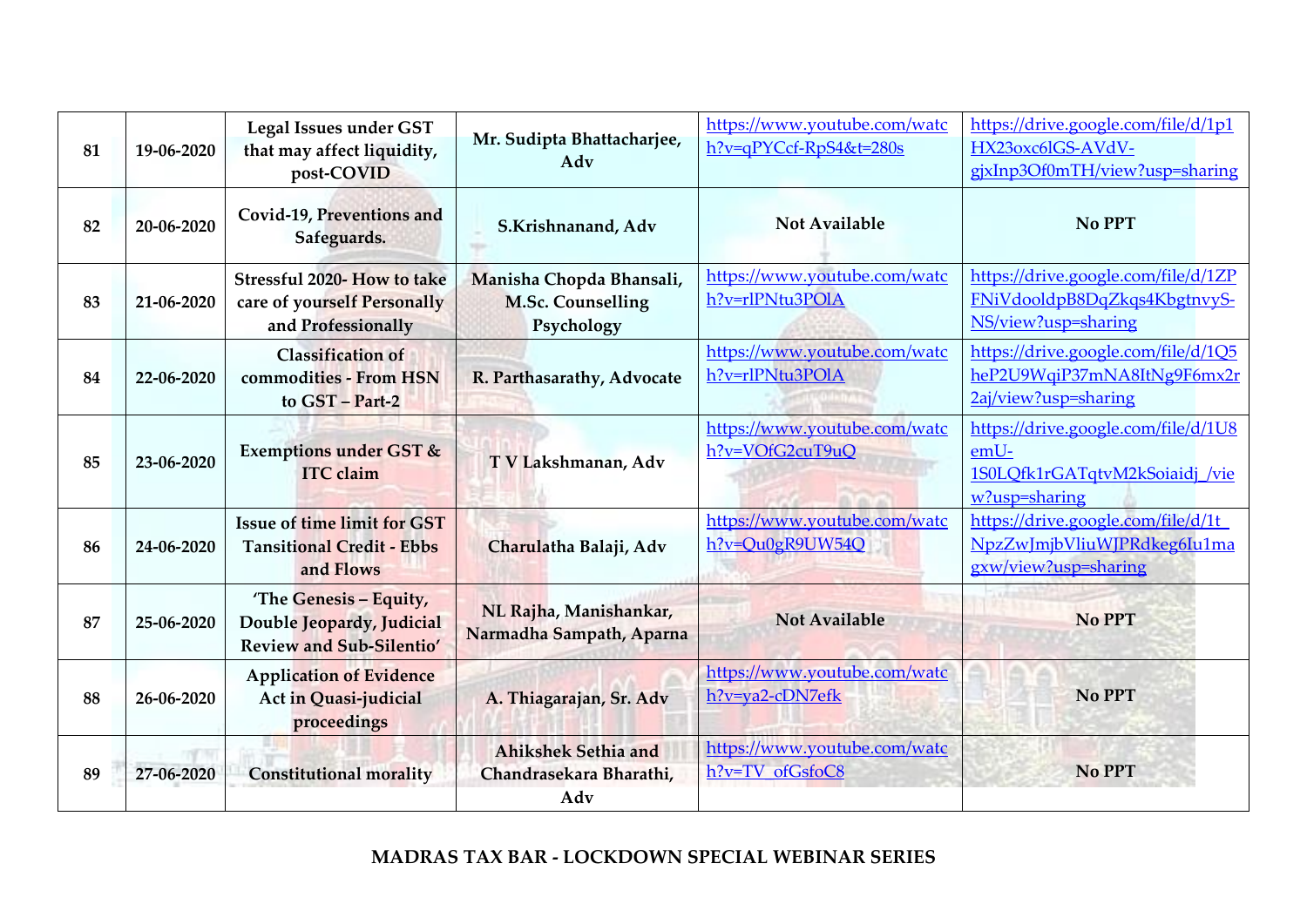| 90 | 27-06-2020 | Search Assessment under<br><b>Income Tax Act at</b><br>All Bengal Tax Bar | Adv. M. Swaminathan,<br>Adv.T.R. Senthilkumar &<br>Adv. A.P. Srinivas                          | https://youtu.be/C2k1sFNY-9M                            | https://drive.google.com/file/d/1IfD<br>VOEmXlvImcsrTroEOS7PmRCUxs<br>KIT/view?usp=sharing |  |  |  |
|----|------------|---------------------------------------------------------------------------|------------------------------------------------------------------------------------------------|---------------------------------------------------------|--------------------------------------------------------------------------------------------|--|--|--|
| 91 | 28-06-2020 | <b>Equalisation levy - Part II</b>                                        | Raghavan Ramabadran and<br>V S Jayakumar                                                       | https://www.youtube.com/watc<br>h?v=nG9FkUHd8y8         | https://drive.google.com/file/d/1yO<br>R8g9LRZoCxMlRNCXh1SAh0CG<br>H7PuZg/view?usp=sharing |  |  |  |
| 92 | 28-06-2020 | An exclusive talk show<br>with Chennai 28 boys.                           | Sakthi Sarayanan & Venkat<br>Prabhu                                                            | https://www.youtube.com/watc<br>h?v=9eFWXQ6UMpI         | No PPT                                                                                     |  |  |  |
| 93 | 29-06-2020 | The need for an equality<br>law in India                                  | Suhirth Parthasarathy, Adv                                                                     | https://www.youtube.com/watc<br>h?v=UzpfsMzxl4c         | No PPT                                                                                     |  |  |  |
| 94 | 30-06-2020 | Legal dimensions of the<br>Covid 19 crisis - A global<br>survey           | Vikram Raghavan, Adv                                                                           | <b>Not Available</b>                                    | No PPT                                                                                     |  |  |  |
| 95 | 01-07-2020 | GST 3 years - So far so<br>good?                                          | Vasa Seshagiri Rao, K.<br>Vaitheeswaran, Aparna<br>Nandakumar & AP. Srinivas                   | https://www.youtube.com/watc<br>h?v=ZoTkYhx-xjo         | <b>No PPT</b>                                                                              |  |  |  |
| 96 | 02-07-2020 | 'Pandemic and<br><b>Constitution'</b>                                     | Mr. S.R.Rajagopal,<br><b>Additional Advocate</b><br><b>General for State of Tamil</b><br>Nadu. | https://youtu.be/3kc7AfOEiiE                            | <b>No PPT</b>                                                                              |  |  |  |
| 97 | 03-07-2020 | 'GST on Alcohol - To<br>charge or not to charge'                          | Mr. Rohan Muralidharan,<br>Advocate                                                            | https://youtu.be/Y2NGvEuZ0w<br>$\underline{\mathsf{U}}$ | https://drive.google.com/file/d/1ILx<br>7TEi0Tbh4pfaYJ_E5BdRQmXCGcB<br>BP/view?usp=sharing |  |  |  |
|    |            |                                                                           |                                                                                                |                                                         |                                                                                            |  |  |  |